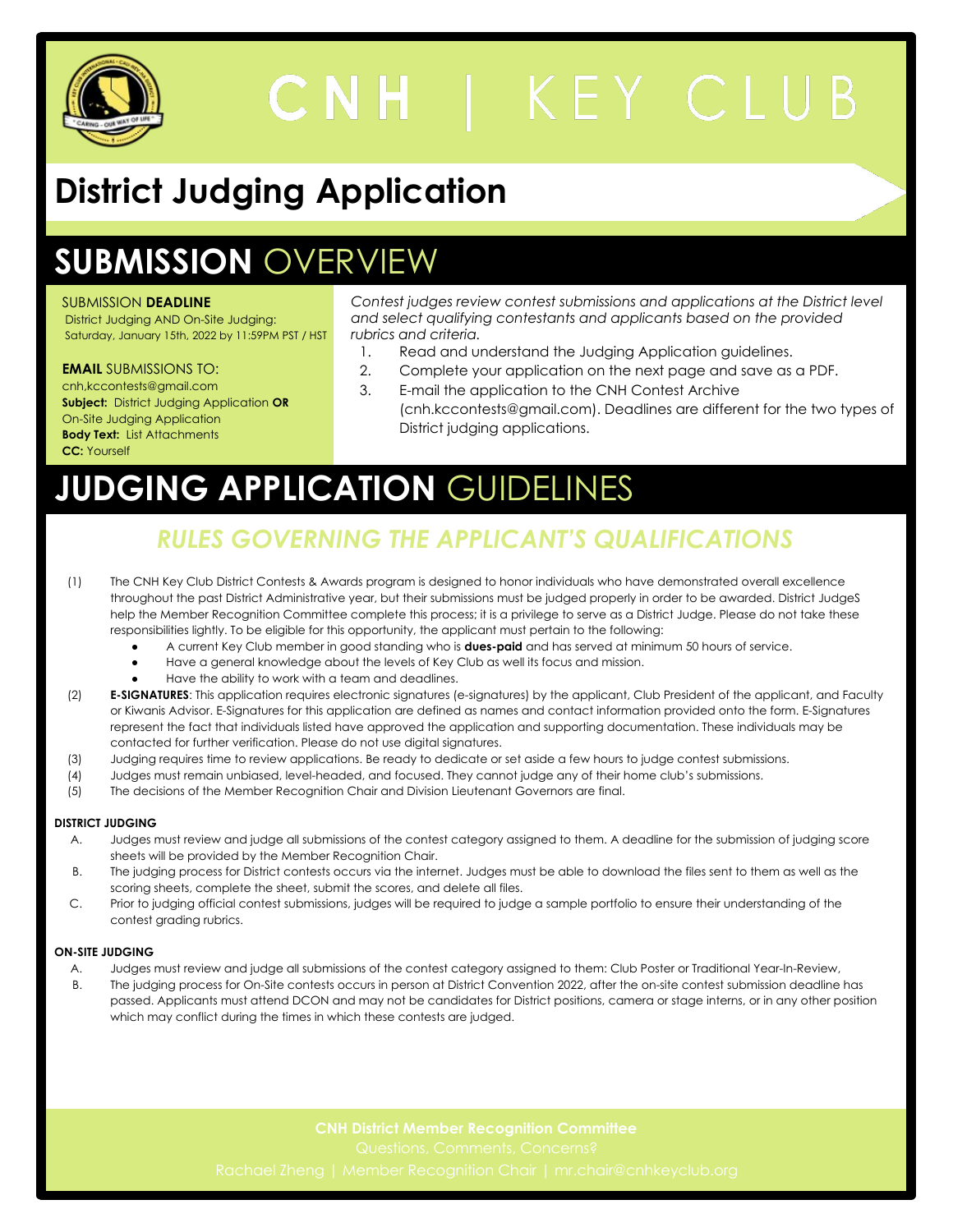## **DISTRICT CONTEST JUDGING** APPLICATION

#### **APPLICANT INFORMATION** Applicant Name: <u>example and the contract of the Position:</u> Position: <u>example and the Position:</u> Key Club: Member ID #: District: **California-Nevada-Hawaii** Division: Region: **JUDGING SECTION** Please check one of the following: \_\_\_ District Judging *If you selected "District Judging", please rank the following, with "1" being your first choice and "6" being your last choice. \_\_\_ Club Newsletter \_\_\_ President \_\_\_ Vice President \_\_\_ Secretary \_\_\_ Treasurer \_\_\_ Sandy Nininger* Contact E-Mail: Contact Phone #: Address: \_\_ On-Site Judging *If you selected "On-Site Judging", please rank the following, with "1" being your first choice. \_\_\_ Year-In-Review \_\_\_ Poster*

### **CHECKLIST**

| <b>INITIALS</b> | <b>ITEMS AND REQUIREMENTS</b>                                       |  |
|-----------------|---------------------------------------------------------------------|--|
| Club Standards  |                                                                     |  |
|                 | <b>Membership:</b> Paid club membership dues by December 1st        |  |
|                 | <b>Service:</b> Provided a minimum of 50 hours of service           |  |
|                 | <b>Club Status:</b> Home Club is in good standing and has paid dues |  |
| Qualificaitons  |                                                                     |  |
|                 | Has actively attended club events and activities                    |  |
|                 | Has actively attended club meetings and Division Council Meetings   |  |
|                 | Has helped with club events and functions                           |  |
|                 | Has actively promoted the Key Club core values                      |  |

#### **Key Club Leadership Positions**

List your current and former elected and appointed leadership positions as well as the corresponding terms. Ex: Club Vice President (2021-2022)